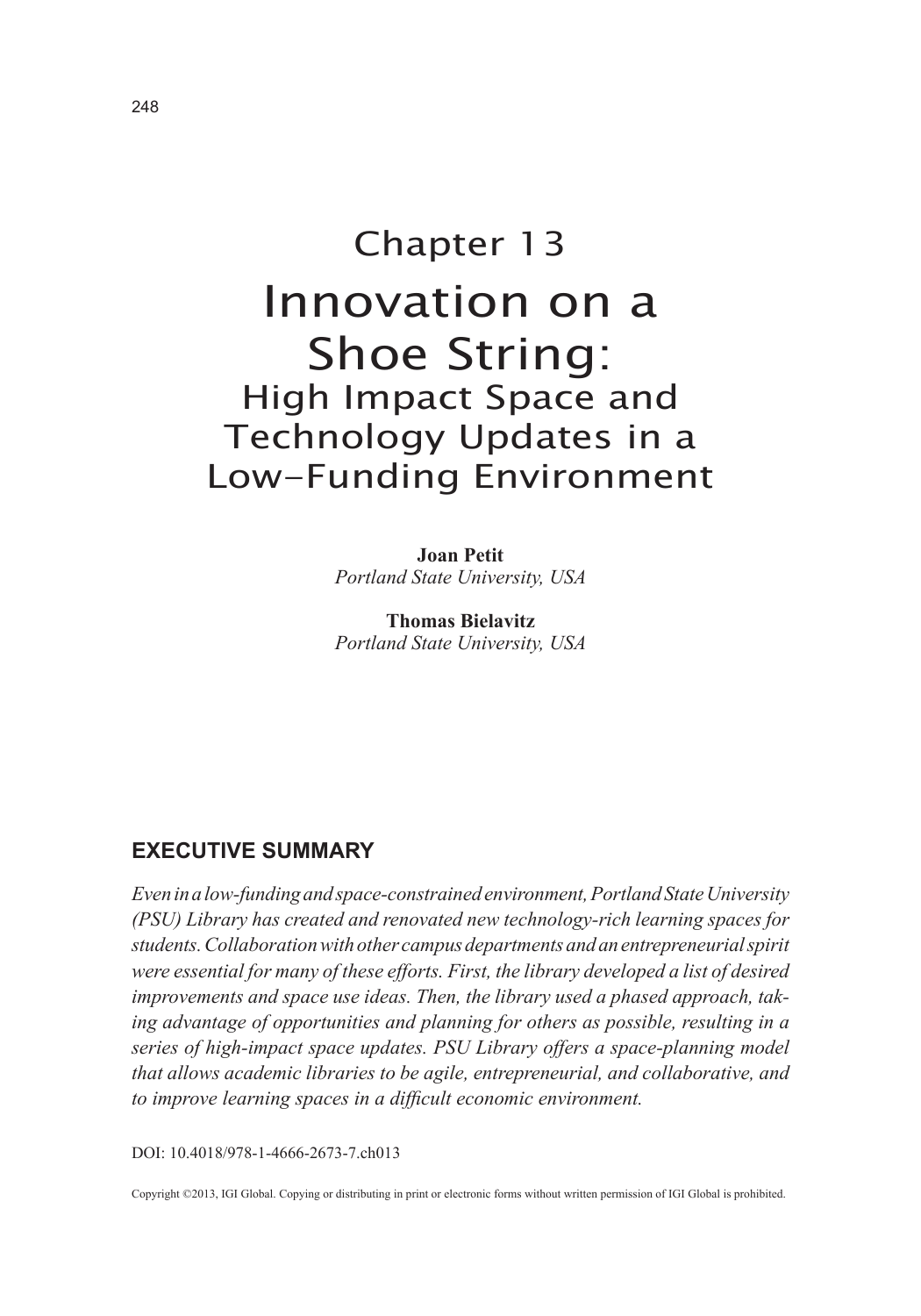#### **INTRODUCTION**

In 2010-11, PSU became Oregon's largest university, with more than 29,000 enrolled students. In the same year, Oregon ranked 43rd in the nation for state fiscal support for higher education (Palmer, 2011), a situation exacerbated by the economic downturn, which reduced our already limited funding for capital improvements. Also, the university's urban location in downtown Portland means available real estate is scarce and expensive. The net result is that the library serves more students than ever, but with fewer funds and reduced optimism for an expansion or largescale renovation.

Yet even in this challenging environment, PSU Library has, over the past several years, updated group study rooms and created new technology-rich learning spaces for students. Collaboration was essential for many of these efforts, as was searching for funding in all sorts of places.

This case study illustrates how PSU Library has created several emergent collaborative and technologically enhanced learning spaces in a low-funding environment. From these experiences, we have implemented a planning model that enables academic libraries to be agile, entrepreneurial, and collaborative in improving learning spaces. This chapter includes strategies for developing a long-term vision; examples of small, achievable, high-impact projects that can fit into the larger vision; suggestions for identifying collaborative funding partners; and a model of planning for renovation in an entrepreneurial way.

# **LITERATURE REVIEW**

A recent trend in higher education has been to build or renovate academic library spaces to incorporate new technologies and collaborative study and work environments. These spaces reflect the ways in which modern scholars and researchers learn and communicate. In the 1990s, many libraries began to adopt the information commons model. Beagle, Bailey, and Tierney (2006) provided a historical perspective as well as a definition: "Information Commons is used to denote a new type of physical facility or section of a library specifically designed to organize workspace and service delivery around an integrated digital environment and the technology that supports it"  $(p. 3)$ .

In the 2000s, the information commons movement continued as many leaders called for greater collaboration between the library and other academic units. Wilson (2002) outlined a clear rationale for this: "Collaboration is key if librarians are to educate their clientele to be critical and self-sufficient users of information. No one alone has the expertise to address the full range of information literacies…" (p. 1).